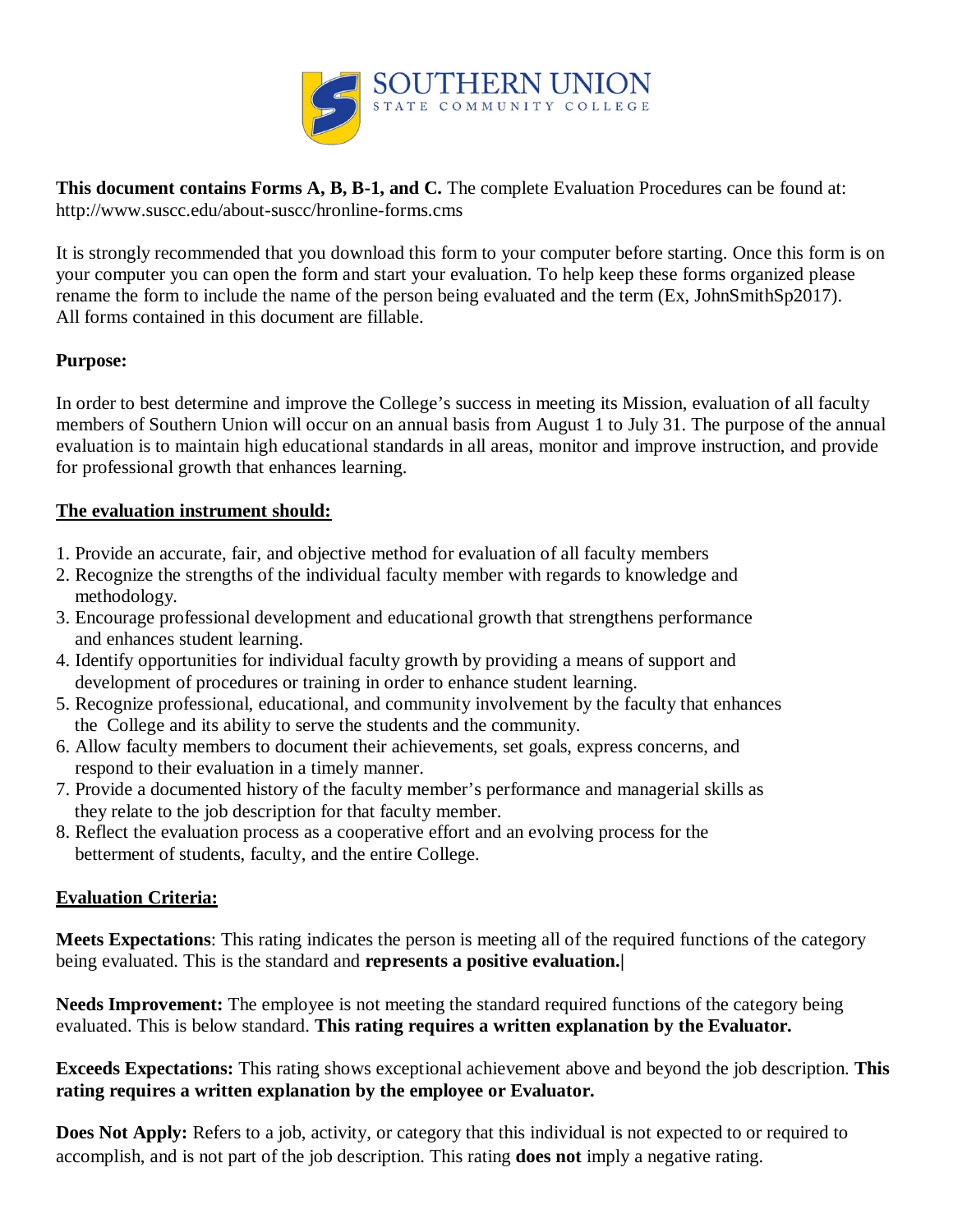

### **FACULTY OBSERVATION/EVALUATION FORM**

**Instructor: Date:**

**Department: Department Chair:** 

*Instructors are important to Southern Union State Community College in terms of successfully fulfilling the needs of the community through quality instruction. Please note that part-time faculty are recommended for hire and rehire on the basis of need, teaching performance, teaching-related and professional qualifications related to the teaching field.* 

### **I. Teaching Evaluation Supervisor or Designee for Classroom Observation Name:**

| <b>EXPECTED BEHAVIOR OF INSTRUCTOR</b>                     | <b>Meets</b><br><b>Expected</b> | <b>Needs</b><br>Improvement | <b>Exceeds</b><br><b>Expectation</b> | <b>Does</b><br><b>Not</b> | Did Not<br><b>Observe</b> |
|------------------------------------------------------------|---------------------------------|-----------------------------|--------------------------------------|---------------------------|---------------------------|
|                                                            | Goals                           |                             |                                      | <b>Apply</b>              |                           |
| 1. Defines objectives for class/lab presentation.          |                                 |                             |                                      |                           |                           |
|                                                            |                                 |                             |                                      |                           |                           |
| 2. Checks attendance.                                      |                                 |                             |                                      |                           |                           |
|                                                            |                                 |                             |                                      |                           |                           |
|                                                            |                                 |                             |                                      |                           |                           |
| 3. Begins and ends class on time.                          |                                 |                             |                                      |                           |                           |
|                                                            |                                 |                             |                                      |                           |                           |
|                                                            |                                 |                             |                                      |                           |                           |
| 4. Briefly reviews the last class session.                 |                                 |                             |                                      |                           |                           |
| 5. Demonstrates control of the class.                      |                                 |                             |                                      |                           |                           |
|                                                            |                                 |                             |                                      |                           |                           |
| 6. Is prepared for the class session.                      |                                 |                             |                                      |                           |                           |
|                                                            |                                 |                             |                                      |                           |                           |
| 7. Presents material in a clear, understandable manner.    |                                 |                             |                                      |                           |                           |
|                                                            |                                 |                             |                                      |                           |                           |
| 8. Demonstrates command of the subject matter.             |                                 |                             |                                      |                           |                           |
| 9. Encourages students to ask questions and responds in an |                                 |                             |                                      |                           |                           |
| appropriate manner.                                        |                                 |                             |                                      |                           |                           |
| 10. Engages students in the learning process by using a    |                                 |                             |                                      |                           |                           |
| variety of teaching methods.                               |                                 |                             |                                      |                           |                           |
| 11. Encourages critical thinking and analysis.             |                                 |                             |                                      |                           |                           |
| 12. Checks students' understanding of class outcomes.      |                                 |                             |                                      |                           |                           |
|                                                            |                                 |                             |                                      |                           |                           |

Comments: (add additional sheet or use the space at the end of this document if needed)